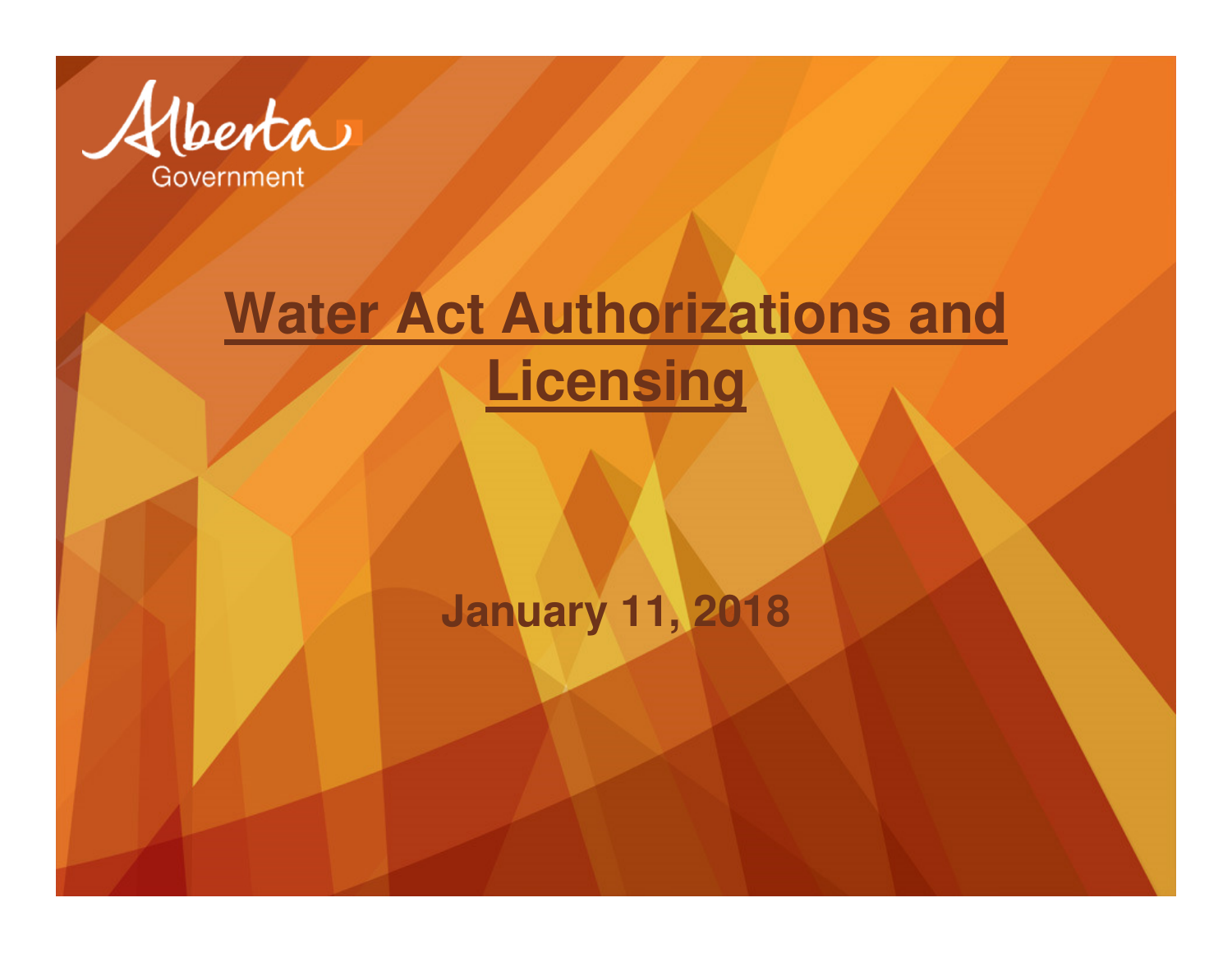# **Outline**

- **Introduction**
- **The Water Act Requirements**
- **Review Process**
- **Standards and Guidance**
- **Compliance Action**

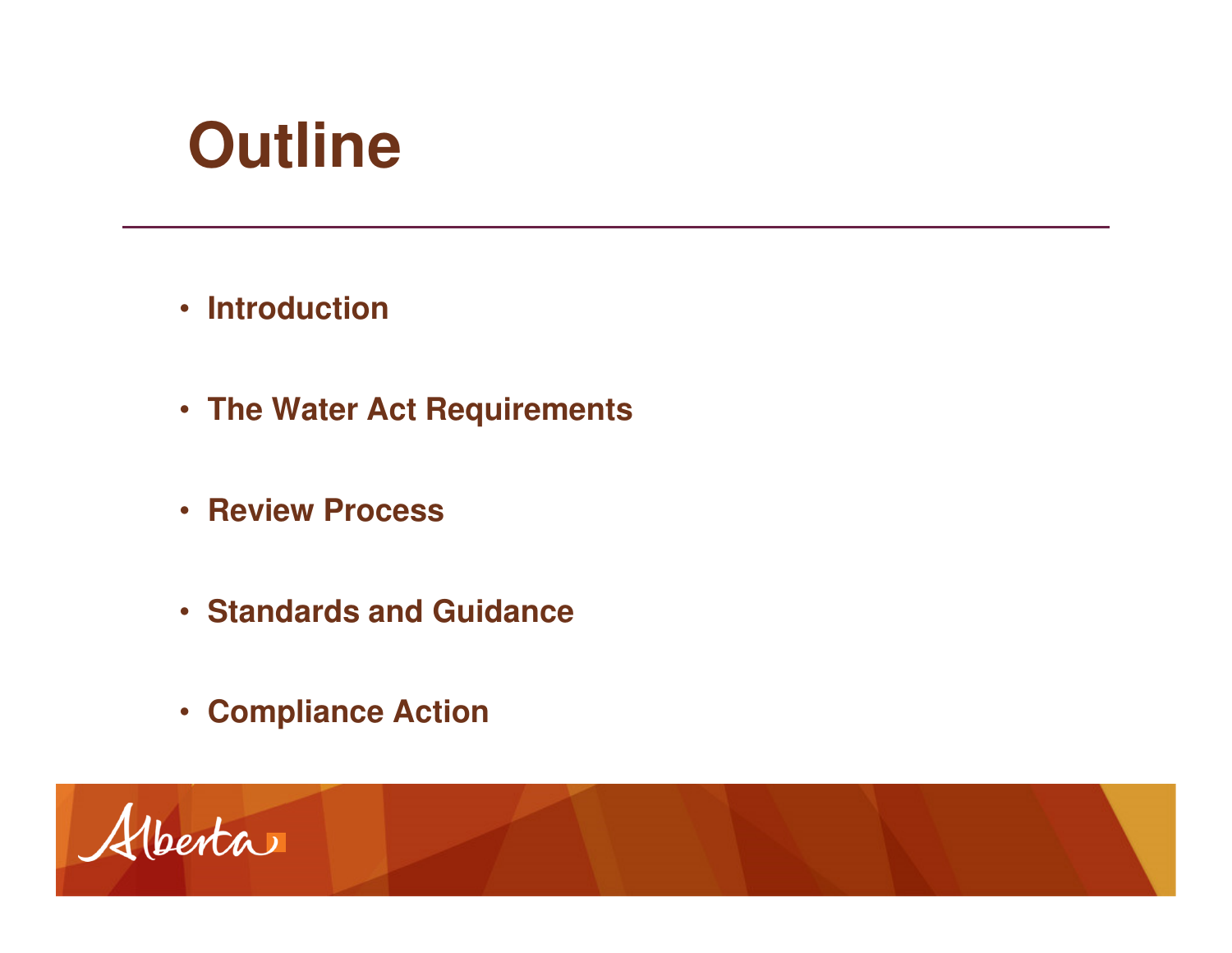### **Introduction – What does the a Regional Hydrogeologist do?**

#### **Industrial**

**Brine extraction & storage, (coal, diesel-fired), Landfills, Waste Storage and Recycling, Chemical Manufacturing, Wood Treatment and Processing, Pulp Manufacturing, Landfarms, Aggregate Extraction (sand, gravel, peat, borrow pits),** 

### **ESAs**

 **Bulk Storage Facilities, Retail or Gas Service Stations, Spills or Release Incidents, Highway Maintenance Yards, etc.**

#### **Municipal**

 **Land Applications of Residuals (pulp, sewage sludge, ash, drinking H2o treatment residuals)**

#### **Facility Types Typical Types of Documents Received and Reviewed**

- New Industrial Approval Applications
- Industrial Approval Amendments
- Industrial Approval Renewals
- Groundwater Monitoring Proposals/Reports
- Groundwater Management Proposals/Reports
- Well Decommissioning & Reclamation Plans/Report
- Water Act Authorizations/Licenses
- Phase I & II Reports for Non-Approved Facilities (ESAs)
- Remediation Plans and Reports
- Risk Management Plans and Reports

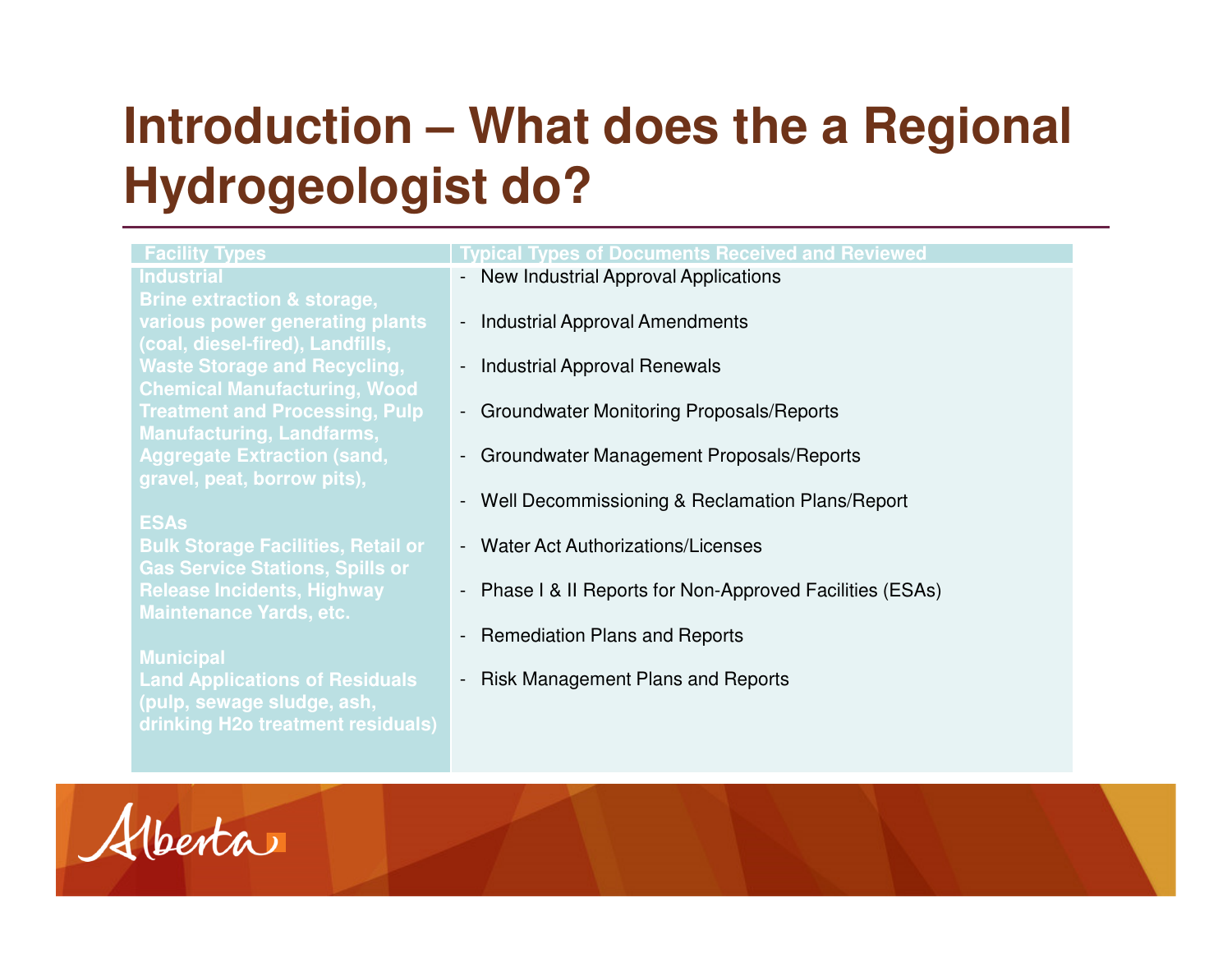### **Water Act – When are Authorizations Required?**

- **Authorizations under the Water Act are required for water use and water diversion activities**
	- **Approvals (Water Diversion)**
	- **Licenses (Water Use)**
	- **Registrations under Codes of Practice**

"Authorizations are required if an activities involves placing, constructing, operating, maintaining, removing or disturbing works …. that alters, may alter or become capable of altering the flow of water."

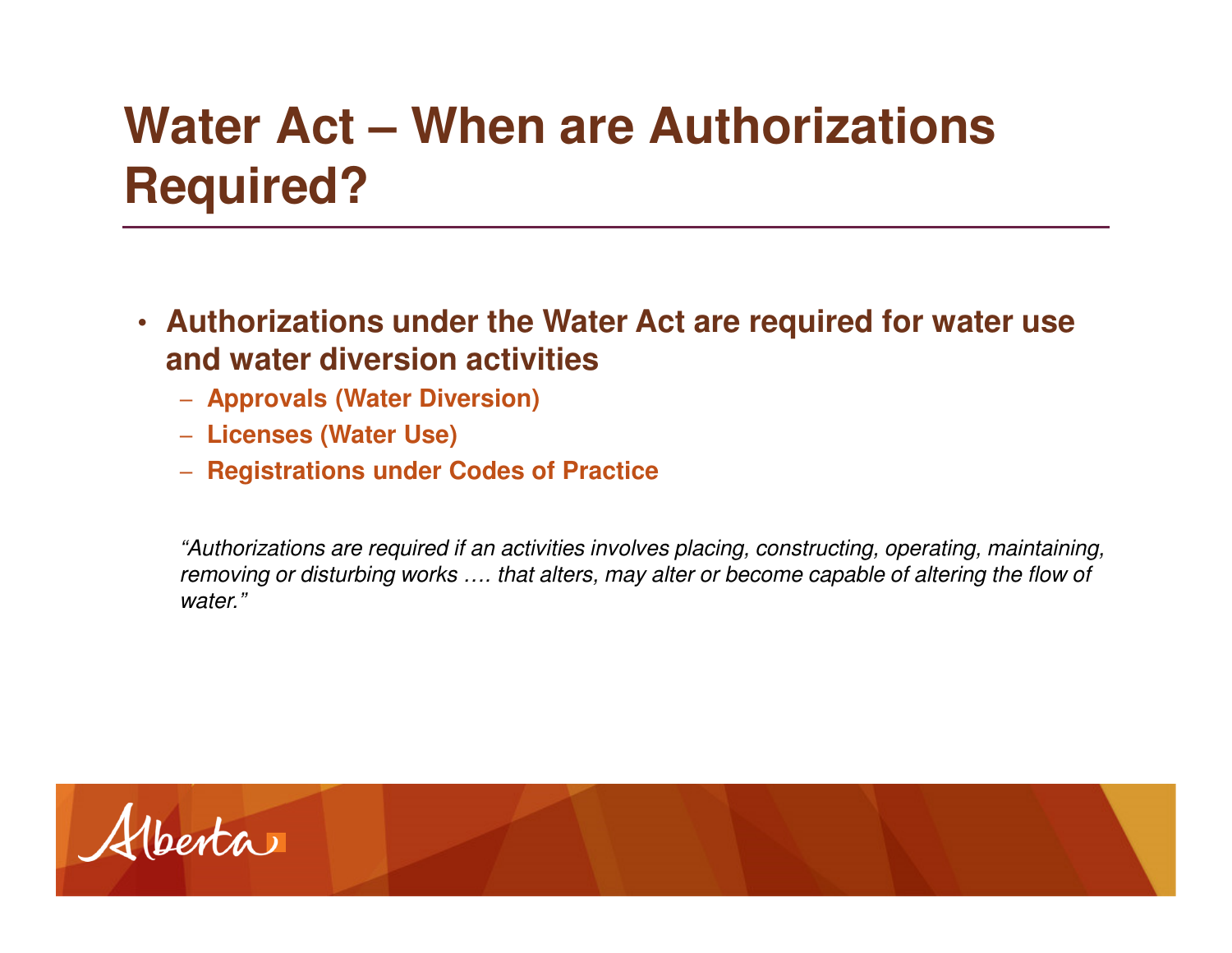### **Water Act – What is its purpose**

### • **Purpose of Authorization under the Act?**

- **To promote the conservation and management of water to sustain our environment and high quality of life**
- **The wise allocation and use of water**
- **Promote economic growth and prosperity**
- **Protection of existing rights**

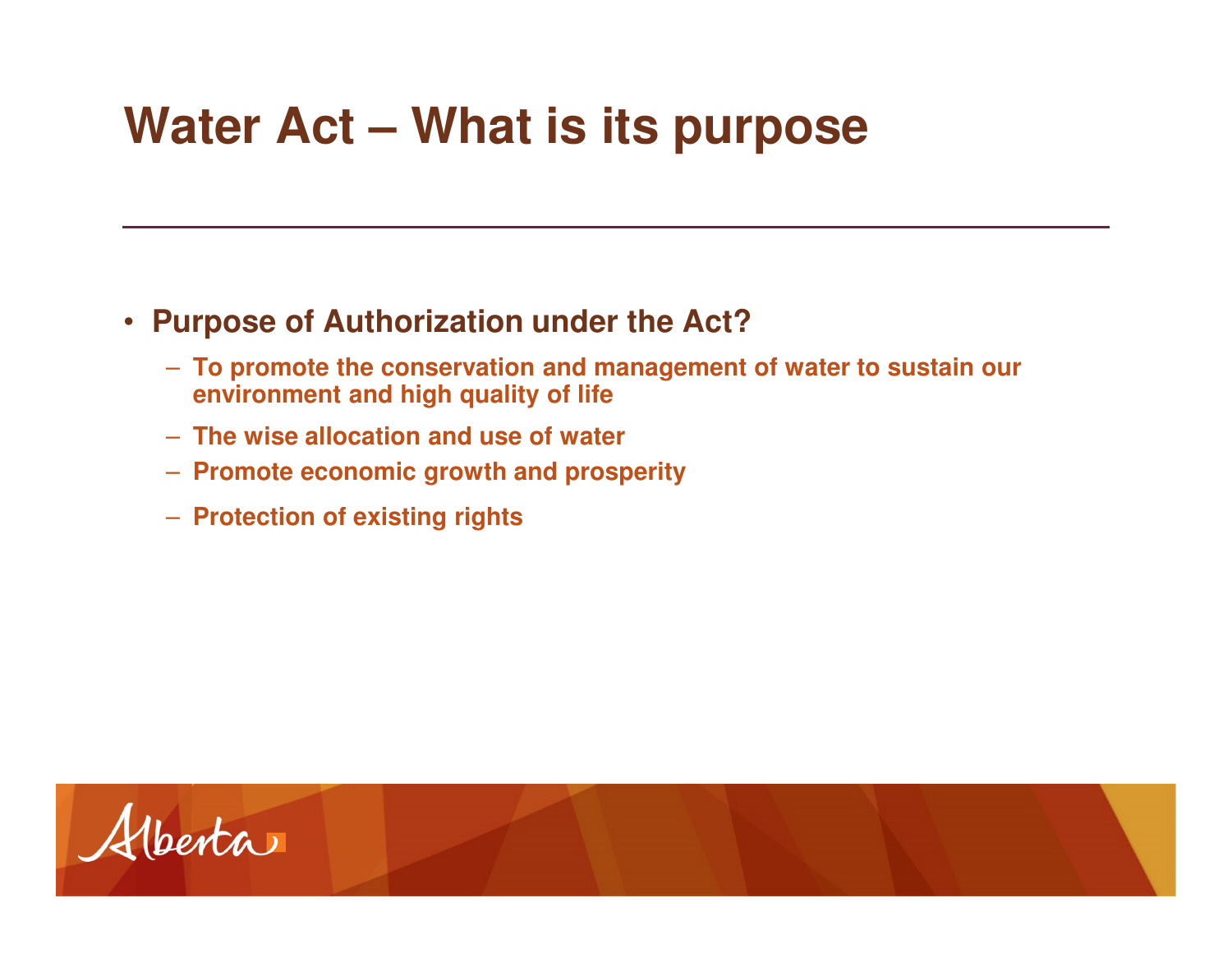### **Water Act Authorizations – Review Process**

**Major components of the process:**

- **1. Proponent files an application**
- **2. AEP reviews the application**
- **3. AEP monitors proponent's public notice requirements (Statement of Concern deadline)**
- **4. AEP decides to issue or refuse to issue an approval**
- **5. Proponents or Public can appeal the decision**

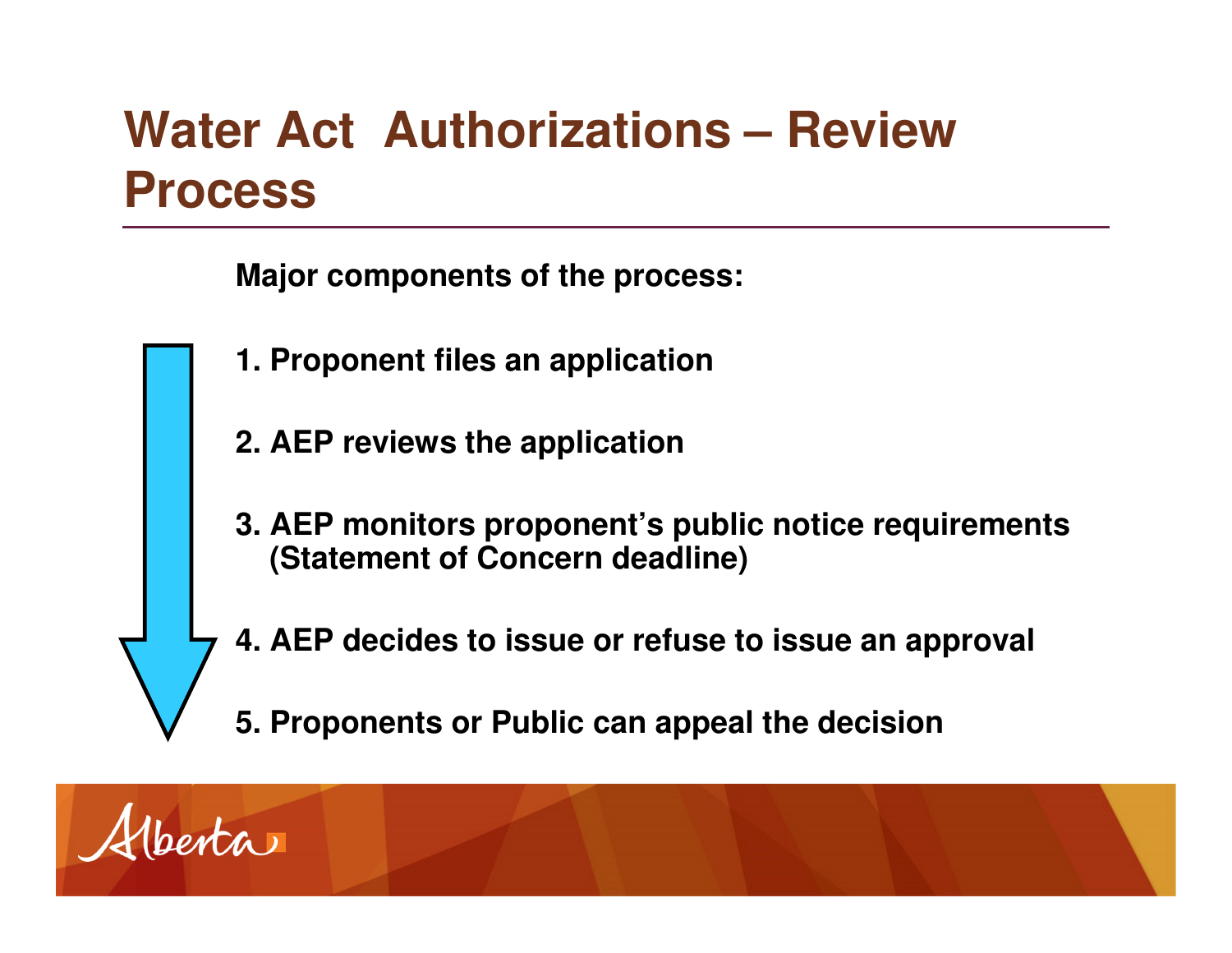### **Water Act Authorizations – Review Process**

- **What does AEP Look for in an Application?**
	- **If diversion is over 3,650 m3/year, the application must be accompanied by a report prepared by a Professional Geoscientist or Professional Engineer**
	- **Is the Well constructed properly?**
		- Refer to Water (ministerial) Regulation, Section 47
	- **Was a pumping test conducted as per the Guide to Groundwater Authorizations?**
	- **Other Considerations**
		- Nearby groundwater and surface water Users that could be impacted
		- Geology and hydrogeology of the water producing unit
		- Is the groundwater directly connected to a surface water source?

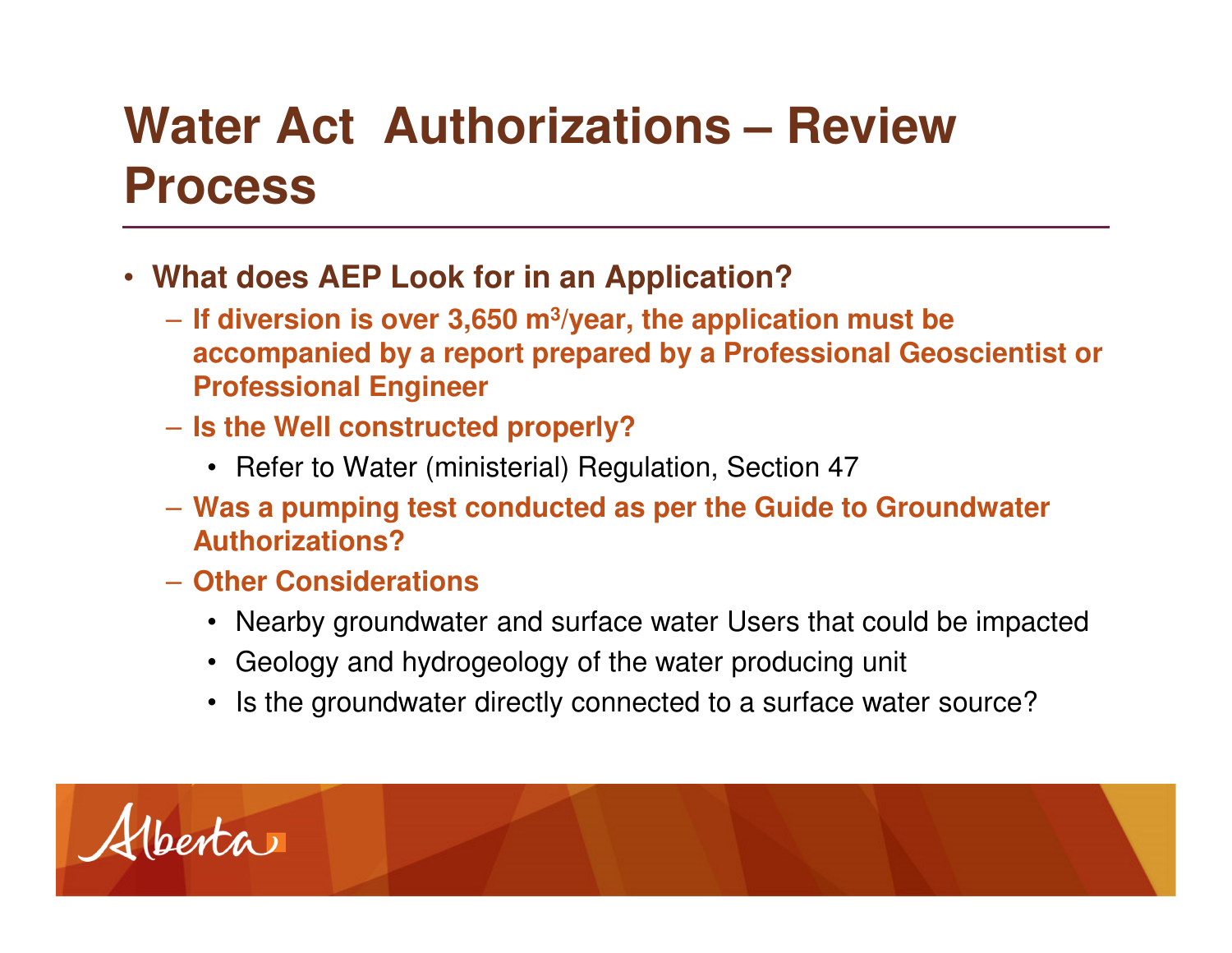### **Water Act Authorizations – Standards and Guidance**

- **Applicants applying to obtain <sup>a</sup> Water Act Authorization with regards** to Sand and Gravel Pit operations are expected to adhere to the Guide **to Water Act Authorizations Required for Dugouts, Borrow Pits and other types of Pits/Excavations (GOA May 2015) when preparing theirapplications.**
- **To aid in the preparation of applications the Implementation and FAQ for the Guide to Water Act Authorizations Required for Dugouts, Borrow Pits and other types of Pits/Excavations was released in Juneof 2016**
- **In the Grimshaw Area applicants are also expected to follow the Grimshaw Gravels Aquifer Sand and Gravel Mining Procedure in orderto obtain <sup>a</sup> development permit.**